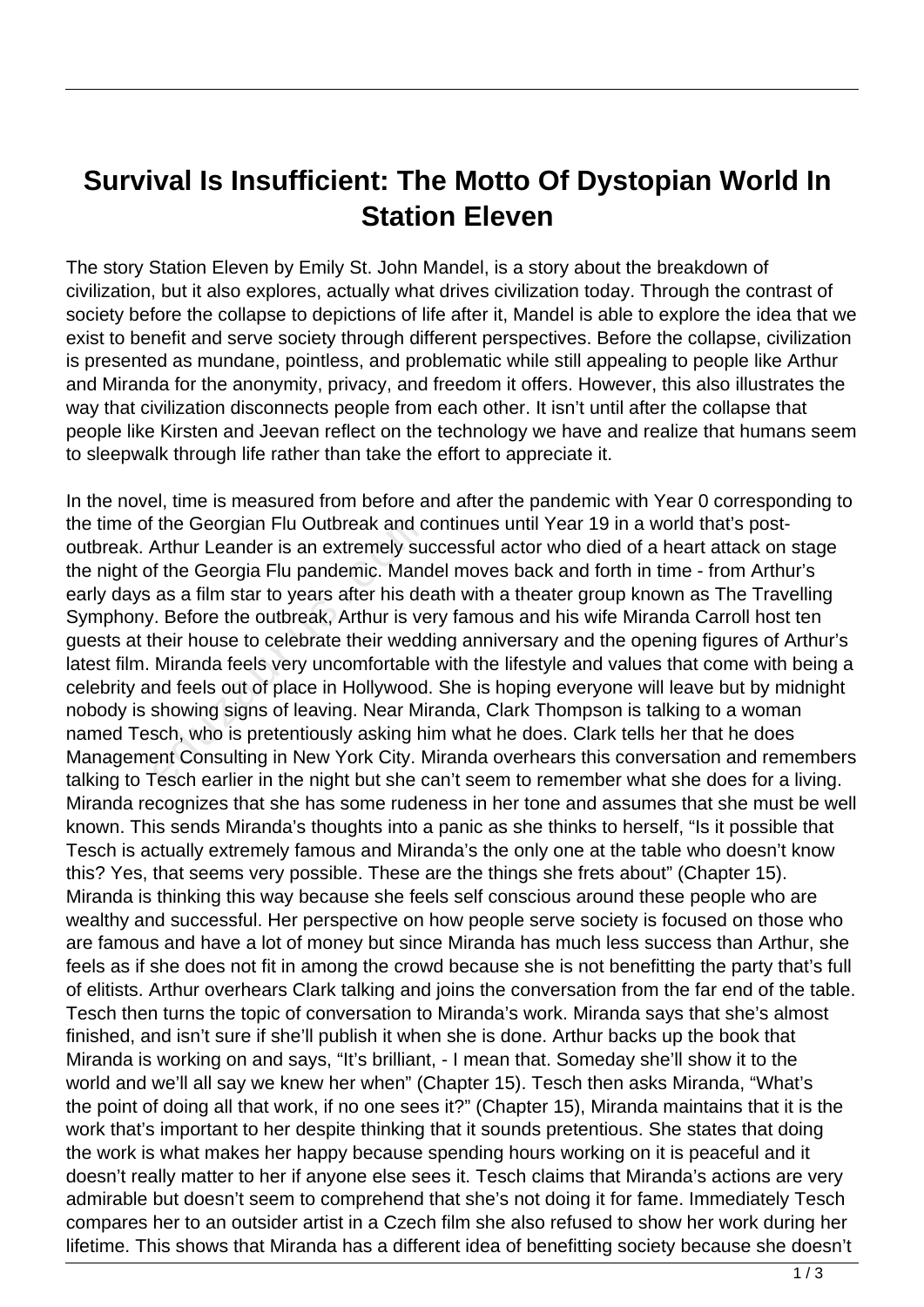believe that her book should be read by anyone besides her. While Tesch is only concerned with the fame and legacy that could be left behind with being an artist. After the party Miranda goes out to smoke a cigarette because she is very stressed about her current life situation. She ends up talking to a man with a camera who seems innocent and just interested in the lives of Miranda and her famous peers. Miranda criticizes his job by saying that he stalks people but the guys claims that she doesn't understand because she doesn't have to "work for a living" (Chapter 15). For a few minutes Miranda is telling this man a lot about her life that she is thinking about right now and then says "You're welcome. You people live for that kind of gossip, don't you?", to the guy with the camera. He responds, "No, I live on that kind of gossip, actually. As in, it pays my rent. What I live for is something different - Truth and beauty" (Chapter 15). The next day Miranda's friend Jeevan shows Miranda a gossip news article that is titled "Amid Rumors of Arthur's Infidelity, Miranda Wanders the Streets of Hollywood at Four AM Crying and Smoking". This shows how Miranda trusted someone because she thought she could get something off her chest after a stressful night but it really damaged her image to the public when she didn't do anything. Society in this part of the world thrives on creating versions of famous people's realities that people can talk about and be interested in. It was the guy with the cameras role to get a story worth reading but at the expense of Miranda's privacy and public image. It is evident that before the collapse created from the Georgia Flu, people saw how much they were helping society as the amount of fame or wealth they received. People always compare themselves to others like Tesch with her need to rudely ask about what people do for a living or like the camera guy who gained popularity and wealth of exploiting another person's story.

In the world after the collapse, the amount one person can contribute to society is limited because there is no more structured society. This forces people to find happiness in themselves and not with showing off their fame or possessions to others. In Year Twenty, the Symphony argues in order to distract themselves from the danger created by the prophet. Kirsten Raymonde is a girl who was eight at the time of Arthur's death and looked up to him very much at the time. Dieter, an actor and friend of Kirsten, says that the Symphony's motto, would be more profound if it weren't taken from Star Trek. But Kirsten, who has this line tattooed on her left forearm, disagrees. Mandel writes that the motto of "Survival is insufficient" (chapter 19) has Kirsten arguing with Dieter about the significance of this quote because Dieter believes that the origin of a meaningful value can't come from any level of artistic creation. However, in a post-apocalyptic world all art has value because of the value that people find in it. People don't only find value in high art or cherished masterpieces and Star Trek is something that means a lot to Kirsten. This shows how people are free to choose their own path and values that make them happy in the post-apocalyptic world because they are not pressured by society to do something that is deemed beneficial to people around you. In chapter 30, Jeevan Chaudhary and his paraplegic brother Frank, are stuck in Frank's apartment that has been filled up with supplies. These were the first few days of the pandemic, so they both still had hope that rescue would come. As the days go on, Frank puts his energy into his project to distract himself from the situation. Jeevan often contemplates how human the city is, and how so many pieces of society relies on an interconnected infrastructure of people. He thinks to himself that there has "always been a massive delicate infrastructure of people, all of them working unnoticed around us, and when people stop going to work, the entire operation grinds to a halt" (Chapter 30). This thought shows how Jeevan previously perceived society as a structured base for humanity that will never leave, when in reality he is realizing that the only reason things work is because people complete jobs for it to function. Jeevan's version of society is now changed because he doesn't know how he can benefit society without it functioning the way he expects it to. Jeevan ge. It is evident that before the col<br>they were helping society as the a<br>mpare themselves to others like T<sub>1</sub><br>ing or like the camera guy who ga<br>tory.<br>d after the collapse, the amount o<br>nere is no more structured society<br>th